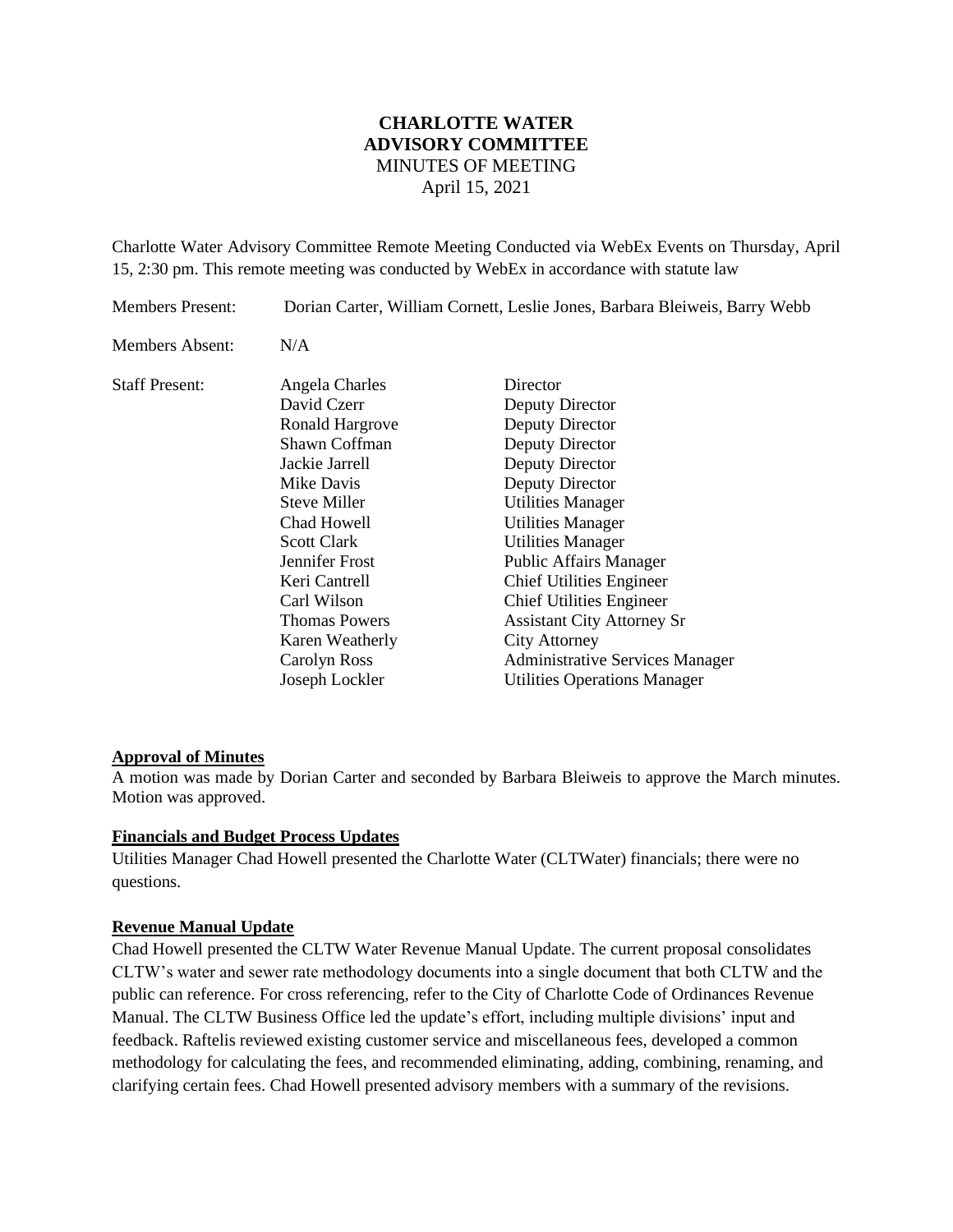## **Operational and Capital Update**

Utilities Manager Scott Clark presented the Charlotte Distribution and Collection System Update: Water supply demand for 2021 year to date (ytd) is 97.9 million gallons per day (MGD); total capacity is 174 MGD; total accumulated rainfall ytd is 23.3"; drought conditions are normal at this time.

# *Distribution System Update:*

- 4,448 miles of distribution main
- 289,836 meters
- $\bullet$  84,000 valves
- 17,760 fire hydrants
- 28-day response time to leaks: 82% success rate, averaging a 22.6-day response time *Collection System Update:*
	- 83 lift stations
	- $\bullet$  112,925 manholes
	- $\bullet$  60+ flow monitors
	- Compliant with the Collection System Permit

Utilities Operations Manager Joseph Lockler presented the Wastewater Update: Five major facilities with an additional two package plants; current capacity of 123 MGD; 2021 ytd flow is 99.7 MGD—a bit more than what our distribution system put out to the water plants, indicating the increase in rainfall this year. Charlotte Water (CLTW) has maintained 100% permit compliance.

Carl Wilson presented the CLTW Capital Project Updates.

# **COVID-19 Response Update**

Deputy Director Shawn Coffman presented advisory members with the COVID-19 Response Update. As of April 15, 2021, it has been 399 days since the first affirmed COVID case in Mecklenburg County. The CLTW labor force has experienced 107 positive cases since the start of the pandemic. That represents nearly 10% of the labor force and has required hundreds of employees to quarantine due to documented exposures. The focus was on employee safety and maintaining operations. An Incident Command structure was implemented to manage resources and equipment. CLTW implemented staggered shift schedules for essential personnel, remote work options, and pre-work symptom screening protocols, including the use of contracted professionals and IR fever-screening kiosks, and evaluated and upfitted workspaces for social distancing. CLTW also produced hand sanitizer in the CLTW laboratory, which it provided not only to CLTW employees but (through the emergency operations center) to other departments and issued multiple types of face coverings to employees. As a regional effort, CLTW worked with NCWaterWARN to distribute EPA-issued face coverings to water professionals across the state. On April 16<sup>th</sup>, 2021, CLTW hosted a vaccination clinic at the Field Operations Zone 2 location. CLTW will continue to provide exceptional service, product delivery, and environmental protection.

# **Customer Care Program**

Utilities Manager Steve Miller reviewed the CLTW Customer Care Program, including assisting customers to avoid disconnection for non-payment and connecting them with non-profit financial assistance. The goal is to contact 17,000 customers in this regard.